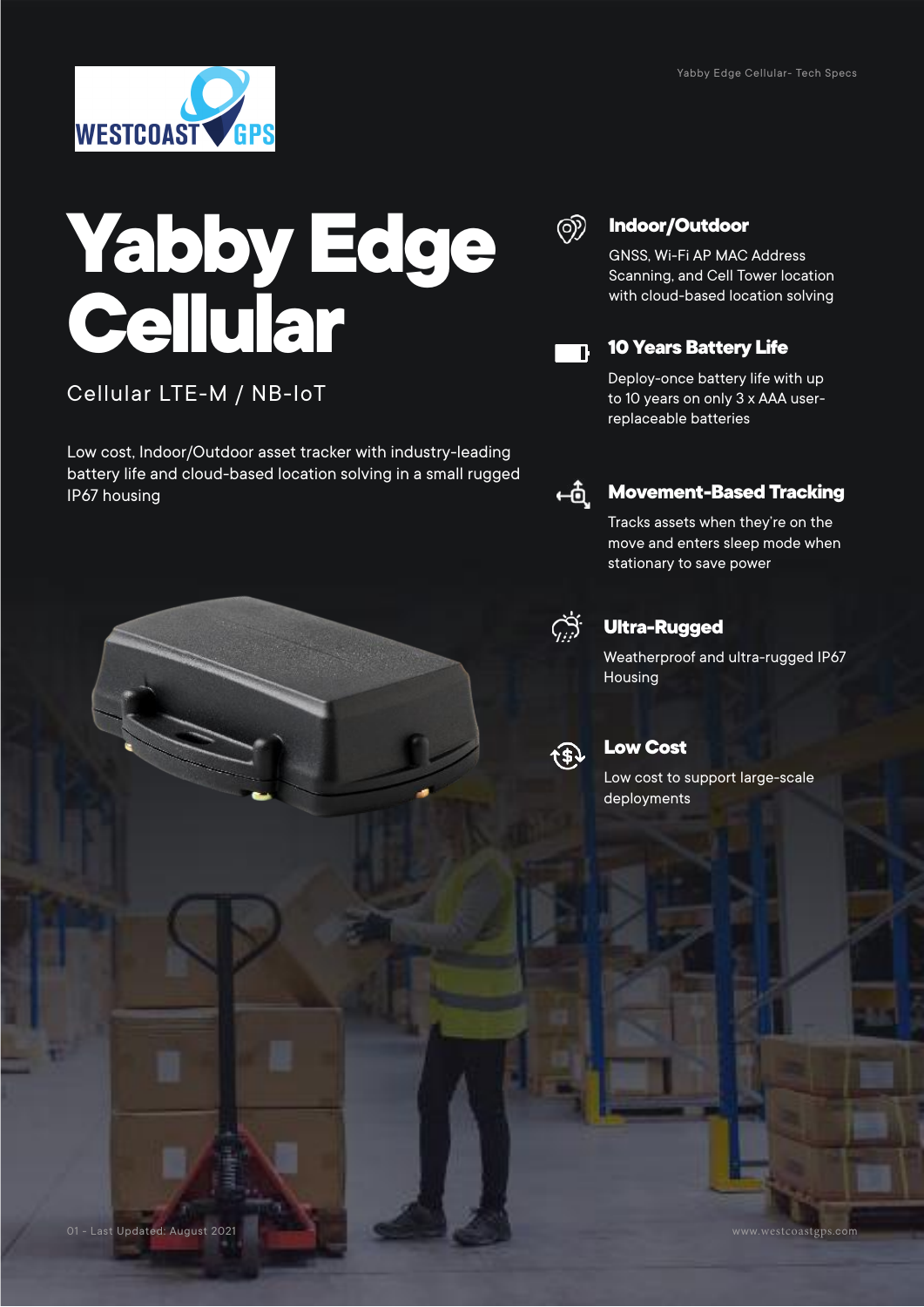# **Connectivity**

|                   | Cat-M1: B1, B2, B3, B4, B5, B8, B12, B13, B14, B17, B18, B19, B20, B25, B26, B28, B66<br>Cat-NB1/NB2: B1, B2, B3, B4, B5, B8, B12, B13, B17, B19, B20, B25, B26, B28, B66 |  |
|-------------------|---------------------------------------------------------------------------------------------------------------------------------------------------------------------------|--|
| SIM Size & Access | Internal Nano 4FF SIM                                                                                                                                                     |  |

## **Batteries**

| User-Replaceable Batteries     | $3 \times AAA$                                                                                                                                                                              |
|--------------------------------|---------------------------------------------------------------------------------------------------------------------------------------------------------------------------------------------|
| <b>Battery Life</b>            | Up to 10 years of battery life at once-daily position updates, 2 years battery life at once-hourly position<br>updates. Enable intelligent movement-based tracking for longer battery life. |
| <b>Supported Battery Types</b> | Alkaline<br>Lithium (LiFeS2) - recommended<br>*Please dispose of Lithium batteries in a safe and responsible manner                                                                         |

## **Location**

| Chipset                     | Semtech LR1110                                                                                          |
|-----------------------------|---------------------------------------------------------------------------------------------------------|
| Constellation               | GPS and BeiDou                                                                                          |
| Cloud-Based Solver          | Asset location is calculated in Location Engine                                                         |
| <b>Tracking Sensitivity</b> | -134 dBm autonomous / -141 dBm aided                                                                    |
| <b>GNSS Assistance</b>      | GNSS almanac data for greater sensitivity and position accuracy                                         |
| Low Noise Amplifier         | GPS signals are boosted by a unique low-noise amplifier (LNA) allowing operation where other units fail |
| WiFi Positioning            | Indoor asset location using WiFi access point scanning                                                  |
| Cell Tower Location         | Cell tower fallback for positioning when there is no GNSS or WiFi signal                                |

#### **Power**

| Input Voltage | 3-5.5V DC                                                |
|---------------|----------------------------------------------------------|
| Sleep Current | <10uA*<br>*Average current in lowest power configuration |

# **Mechanics / Design**

| <b>Dimensions</b> | Standard - 85 x 63 x 24 mm (3.35 x 2.48 x .94")<br>Livestock Collar - 109 x 60 x 30 (4.29 x 2.36 x 1.18")<br>Snap Housing (Smallest Size, not IP67 rated) - 75 x 45 x 25 mm (2.95 x 1.77 x 0.98") |
|-------------------|---------------------------------------------------------------------------------------------------------------------------------------------------------------------------------------------------|
| Weight            | Standard - 82 g (2.9 oz)                                                                                                                                                                          |
| Housing           | Ultra-Rugged IP67 Housing                                                                                                                                                                         |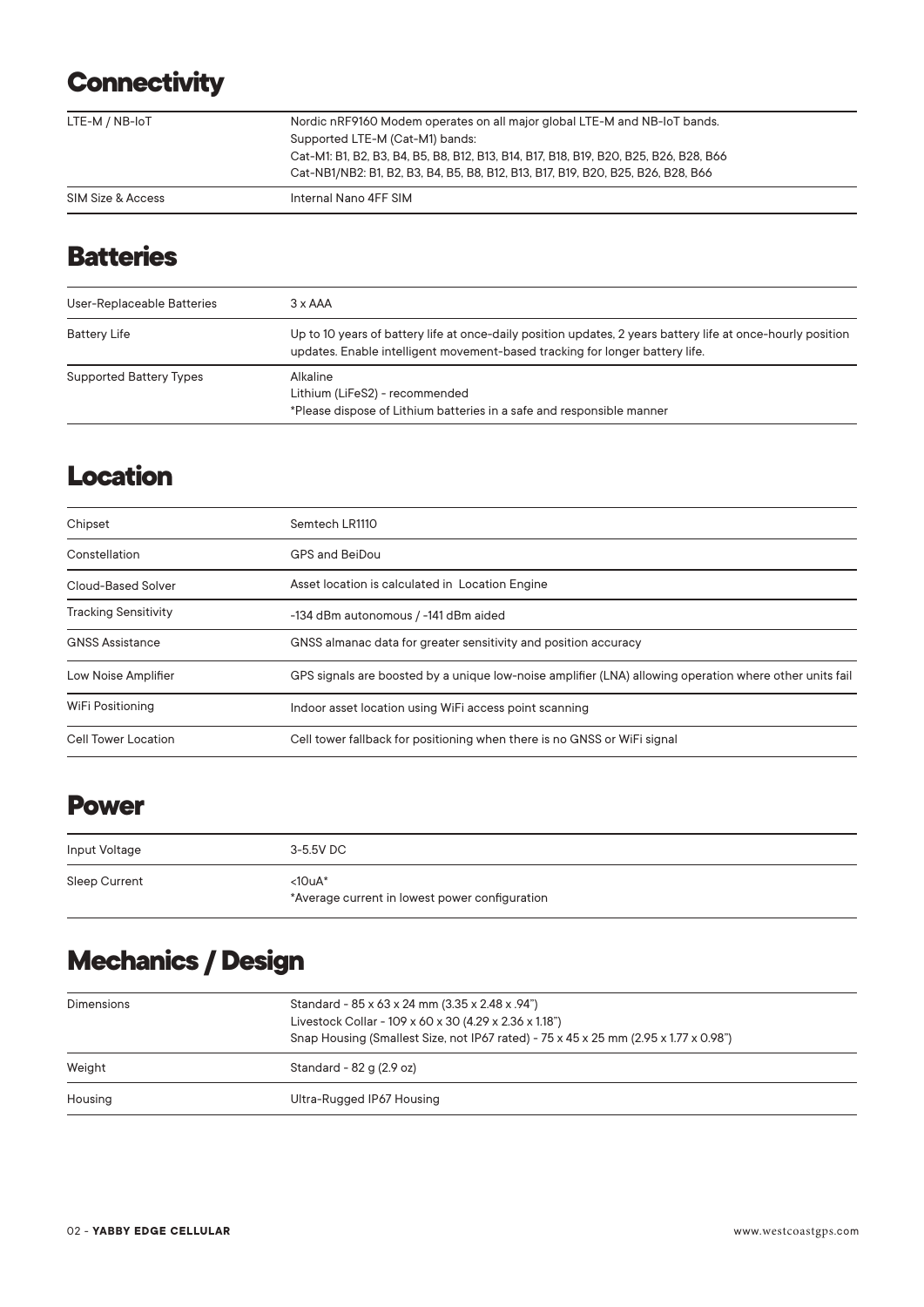# **Mechanics / Design** *(continued)*

| <b>IP Rating</b>             | IP67 rated housing ensures device can withstand fine dust, high-pressure spray, submersion for 30 mins<br>in 1m of water, and extreme temperatures                                                                              |
|------------------------------|---------------------------------------------------------------------------------------------------------------------------------------------------------------------------------------------------------------------------------|
| Installation                 | Compact and concealable. Multiple installation options for covertly and easily securing the device to<br>assets with screws, bolts, cable ties, rivets, and more. Collar housing available for securing device to<br>livestock. |
| <b>Operating Temperature</b> | $-20^{\circ}$ C to $+60^{\circ}$ C                                                                                                                                                                                              |
| <b>GPS Antenna</b>           | Internal                                                                                                                                                                                                                        |
| Cellular Antenna             | Internal                                                                                                                                                                                                                        |
| WiFi Antenna                 | Internal                                                                                                                                                                                                                        |
| 3-Axis Accelerometer         | 3-Axis Accelerometer to detect movement, high G-force events, and more                                                                                                                                                          |
| Diagnostic LED               | Diagnostic LED signifies operation status                                                                                                                                                                                       |
| <b>Flash Memory</b>          | Store weeks of records if device is out of cellular coverage. Storage capacity for over 5 days of<br>continuous 30-second logging.                                                                                              |
| On-Board Speed and Heading   | Scanning technology used on the Yabby Edge does not return speed and heading                                                                                                                                                    |
| On-Board Temperature         | The device reports internal temperature which provides an indication of ambient temperature but may<br>not always be precise.                                                                                                   |

### **Smarts**

| Auto-APN                               | Auto-APN allows the device to analyze the SIM card and select the correct APN details from a list that<br>is pre-loaded in the device's firmware                                                                                                                               |
|----------------------------------------|--------------------------------------------------------------------------------------------------------------------------------------------------------------------------------------------------------------------------------------------------------------------------------|
| <b>Battery Life Monitoring</b>         | "Battery Low" and "Battery Critical" alert levels                                                                                                                                                                                                                              |
| <b>Geofence Alerts</b>                 | The server can use device location to create geofences and alerts if an asset enters or leaves<br>designated locations                                                                                                                                                         |
| Impact Detection                       | Configure impact-detection alerts when G-forces are exceeded by a user-defined threshold                                                                                                                                                                                       |
| Periodic or Movement-Based<br>Tracking | Configure parameters to send updates based on set time intervals or when movement occurs. Adaptive<br>tracking technology detects when the device is on the move and increases the update rate, providing<br>detail when you need it while conserving battery when stationary. |
| <b>Preventative Maintenance</b>        | Set reminders based on distance traveled and run hours to reduce maintenance and repair costs                                                                                                                                                                                  |
| Run Hour Monitoring                    | Capture run hours based on movement to understand and optimize asset utilization                                                                                                                                                                                               |
| Sleep Mode                             | Stationary devices enter sleep mode until movement occurs to conserve battery life and optimize data<br>usage                                                                                                                                                                  |
| <b>Theft Recovery</b>                  | Switch to Recovery Mode in the case of theft or loss to activate real-time tracking for asset retreival                                                                                                                                                                        |

## **Device Management**

| <b>Flexible Configuration</b> | Configure device parameters such as position update rate, movement and accelerometer settings, and<br>more to fit any tracking application |
|-------------------------------|--------------------------------------------------------------------------------------------------------------------------------------------|
| <b>OEM Server</b>             | Manage, monitor, configure, debug, update, and restart devices remotely from our cloud-based device<br>management system                   |